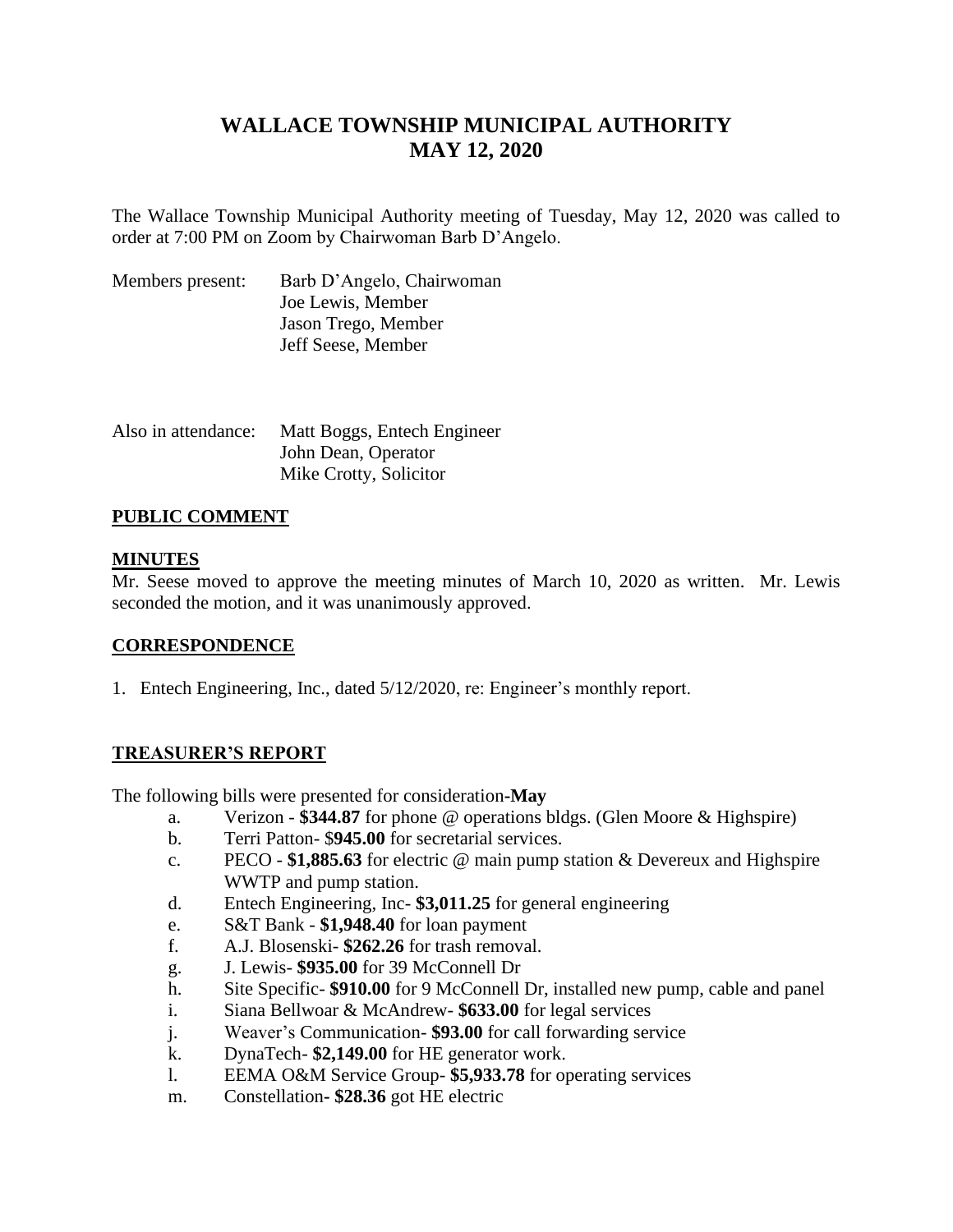- n. Staples- **\$64.10** for printer ink
- o. DJR Cattle- **\$2,148.00** for field work
- p. Barbacabe & Thornton- **\$2,000.00** for 2019 financial report

# **TOTAL: \$24,092.16**

Ms. D'Angelo moved to approve invoices "a" through "p" above for the month of May, as presented. Mr. Seese seconded the motion, and it was unanimously approved.

Mr. Lewis recused himself from "G".

The following bills were presented for consideration: **April 14, 2020**

- a. Verizon **\$307.19**for phone @ operations bldgs. (Glen Moore & Highspire)
- b. Terri Patton- \$**987.00** for secretarial services.
- c. PECO **\$1,800.96** for electric @ main pump station & Devereux and Highspire WWTP and pump station.
- d. Entech Engineering, Inc- **\$2,298.60** for general engineering.
- e. EEMA O & M Services- **\$6,390.11** for operating services
- f. DNB First **\$1,967.11** for loan payment
- g. Suburban Lab Testing- **\$157.33** for lab testing (Glenmoore & Highspire)
- h. A.J. Blosenski- **\$254.62** for trash removal.
- i. Ink's Disposal Services- **\$470.00** for cleaning main & Devereux pump stations.
- j. Constellation- **\$27.58** for Highspire electric.
- k. Weaver's Communication- **\$85.00** for call forwarding services
- l. J. Lewis- **\$2,535.00** for work on spray field
- m. Siana Bellwoar & McAndrew, LLP- **\$102.50** for legal services
- n. Marlin M. Nolt- **\$40,756.00** for lagoon hauling
- o. Site Specific Design- **\$9,297.00** for 3 grinder pump purchase
- p. LB Water Services- **\$7,621.76** for pvc fittings for the spray field
- q. Dnya-Tech- **\$657.37** for generator services at pump stations

# **TOTAL: \$75,230.40**

Ms. D'Angelo moved to ratify invoices "a" through "q" above for the month of April, as presented. Mr. Lewis seconded the motion, and it was unanimously approved. Mr. Lewis recused himself from item "l"

#### **FINANCIAL STATEMENTS**-

Balance Sheet, Budget vs Actual Glenmoore & Highspire and Profit & Loss.

Ms. D'Angelo moved to approve the financial statements above for the month of May, as presented. Mr. Seese seconded the motion, and it was unanimously approved.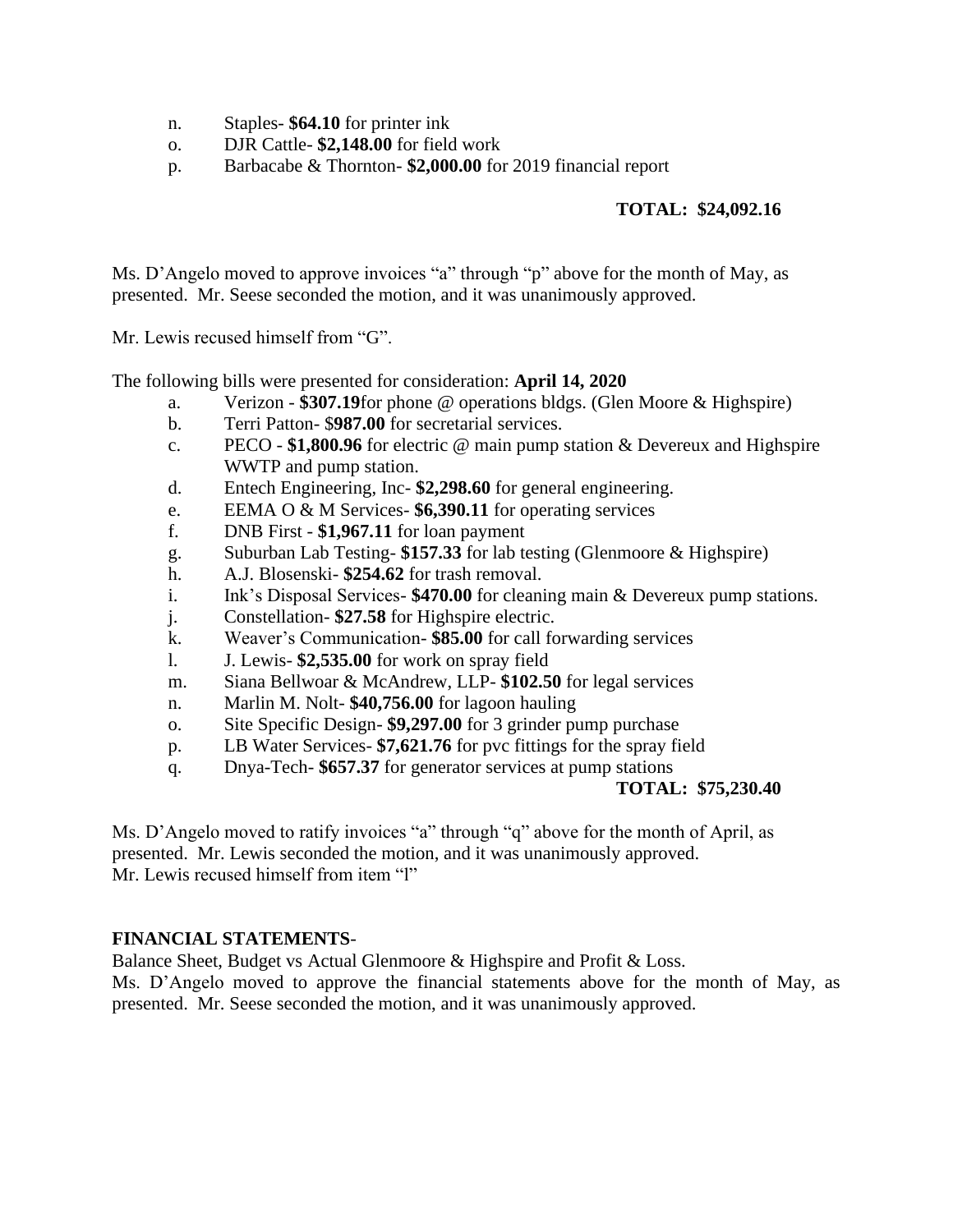# **OPERATORS REPORT**

#### Glenmoore WWTP

### **Operations:**

Field was seeded in early April, current field conditions have about 90% coverage. Bare areas that did not take have been hand over seeded and raked.

3 of the 4 surface aerators in the upper lagoon have been repaired and brought online. The last surface aerator in the upper lagoon needs a 90' power cable.

Effluent quality is improving with the addition of the surface aerators.

The lower polishing pond has 1 out of 2 mixers out of service. The surface aerator needs to be rebuilt with new bearings.

DEP has inspected the fields and found the conditions to be much improved.

Dave Wolfinger of DEP believes that the neighbor complaints are not a result of the spray irrigation.

EEMA is currently investigating the potential sources of water flow through the wetland into Ashley Dr. properties.

# **Maintenance:**

9 McConnel Dr. – Call out to repair grinder station. E-One grinder installed.

39 McConnel Dr. – Call out to repair grinder station.

Drain and inspect spray distribution box found valve for zone 3 seized.

Replace bad contactor in influent pump station.

Unclogged all spray heads in zones 1&4, and 2.

Brandywine Hill pump station float repair and dialer reprogramming.

Install new crane and base at Brandywine Hill pump station for pulling pumps.

Replace light ballasts in storage shed.

Repair and restring surface aerators in lagoon.

#### Highspire WWTP

#### **Operations:**

Hypochlorite was added to anoxic zone for filamentous control.

Adjusted influent plates to better control forward flow.

Removed old sand from sand filter, added new sand, and brought sand filters online.

Put EQ blower back on auto mode (timer) for energy conservation.

Put mudwell in auto for returning sand filter backwash.

Replaced well water filter and cleaned out pressure tank.

Pressure washed tertiary treatment tank and building floors.

DEP inspection with Dave Wolfinger who stated the plant is in great condition and was very pleased with the progress that has been made so far.

#### **Maintenance:**

The solenoid valves were replaced. Repaired broken water line to fine screen auger. Tested fine screen auger and it is functioning as designed.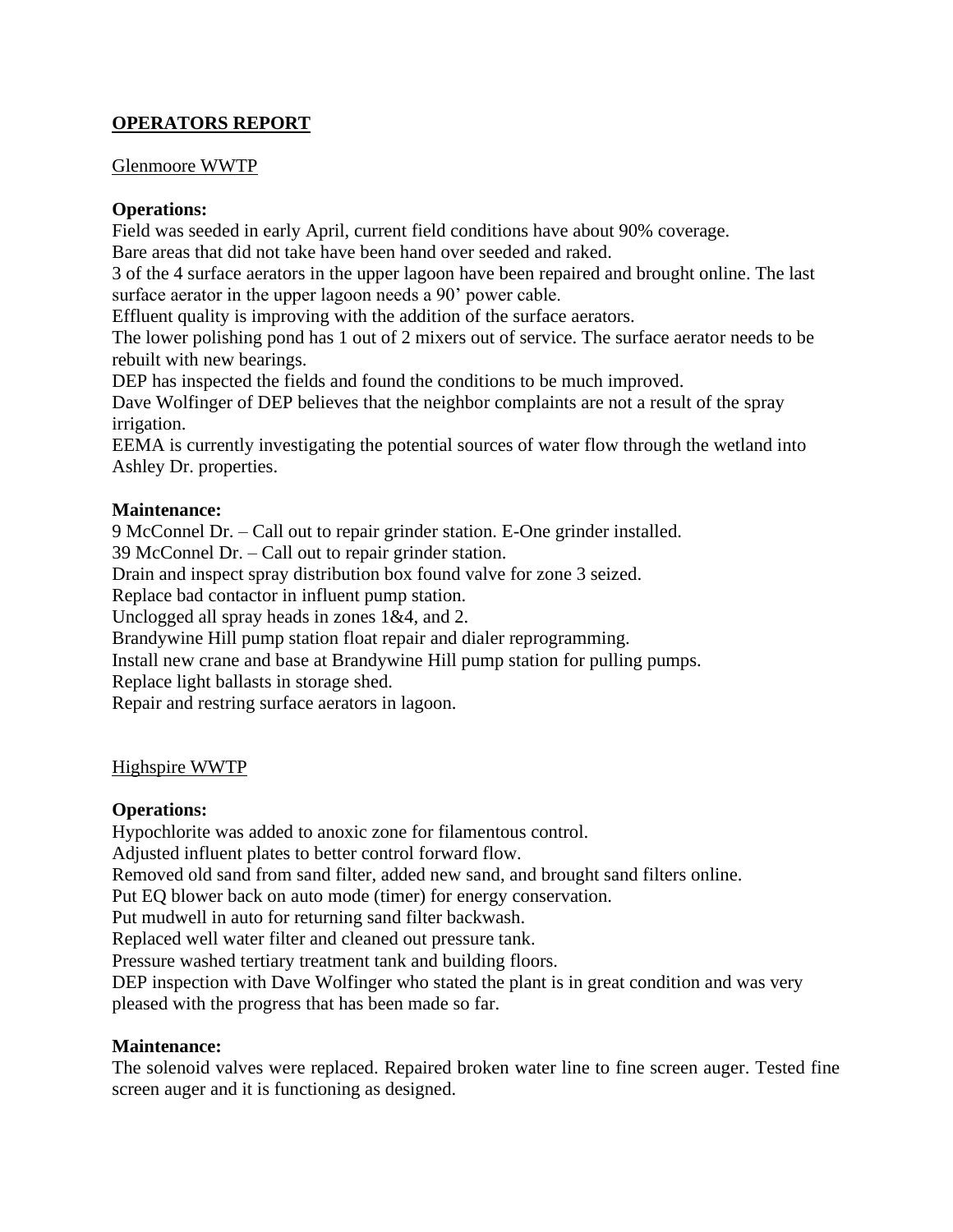Replaced all four floats in the EQ tank and installed a stainless-steel float bracket. Pulled both EQ pumps inspected and unclogged them and returned to service. Repaired broken waste line and tested, now working as intended. Installed new quarter turn ball valves on all air drops in treatment plant. Pulled all aerators and fixed lily pads, reinstalled and tested. Installed two new check valves in mudwell, both of the old ones were failed. Installed two new floats in sand filters. Tested for function. Installed new high-level float in effluent chamber. Tested for function. Brought all alarms for dialer back online and tested. Installed two new check valves for EQ blowers, both of the old ones were failed. Put backup effluent pump in service. Purchase new effluent pump the old one had failed bearings. Generators service by Dynatech. Serviced all blowers with oil changes and grease. Fixed garage door. Installed new ballasts in light fixtures.

\*\*Monthly maintenance requests

*n/a*

# **ENGINEER'S REPORT**

# E-1 Grinder Pump Replacement-

There is one grinder pump retrofit which has been given to Site Specific. The address is 2 Ashlea Drive, where work was performed by Joe Lewis in February to correct the sewer lateral into the tank. Site Specific completed the work in May.

#### Glenmoore WWTP-

The Glenmoore WWTP, including lagoon level and spray fields continues to improve. No further pump and haul were performed since February. In April, residents of Ashlea recorded stormwater runoff and forwarded to DEP noting the discharge was spray and indicating the permit violation. EEMA is in strong opposition to this. A field inspection by DEP was held during the week of May 4<sup>th</sup> and based on the report by EEMA, DEP was very satisfied. Entech has responded to DEP that additional information is being gathered on the runoff from the field.

# DCED Grant Opportunities-

Entech has confirmed with WTMA that the reimbursement has been received and this project is now officially closed.

# Sanitary Sewer Expansion-

During the Authority meeting held in March, Entech received a copy of the Act 537 Component 3 Planning Module for the Brandolini Development. Entech provided comments to the Township Engineer in April. Please note that sewer planning is performed at the municipal level. Please note that the planning module anticipates grinder pumps for the development and is assuming the grinder pumps will be owned and maintained by the homeowner.